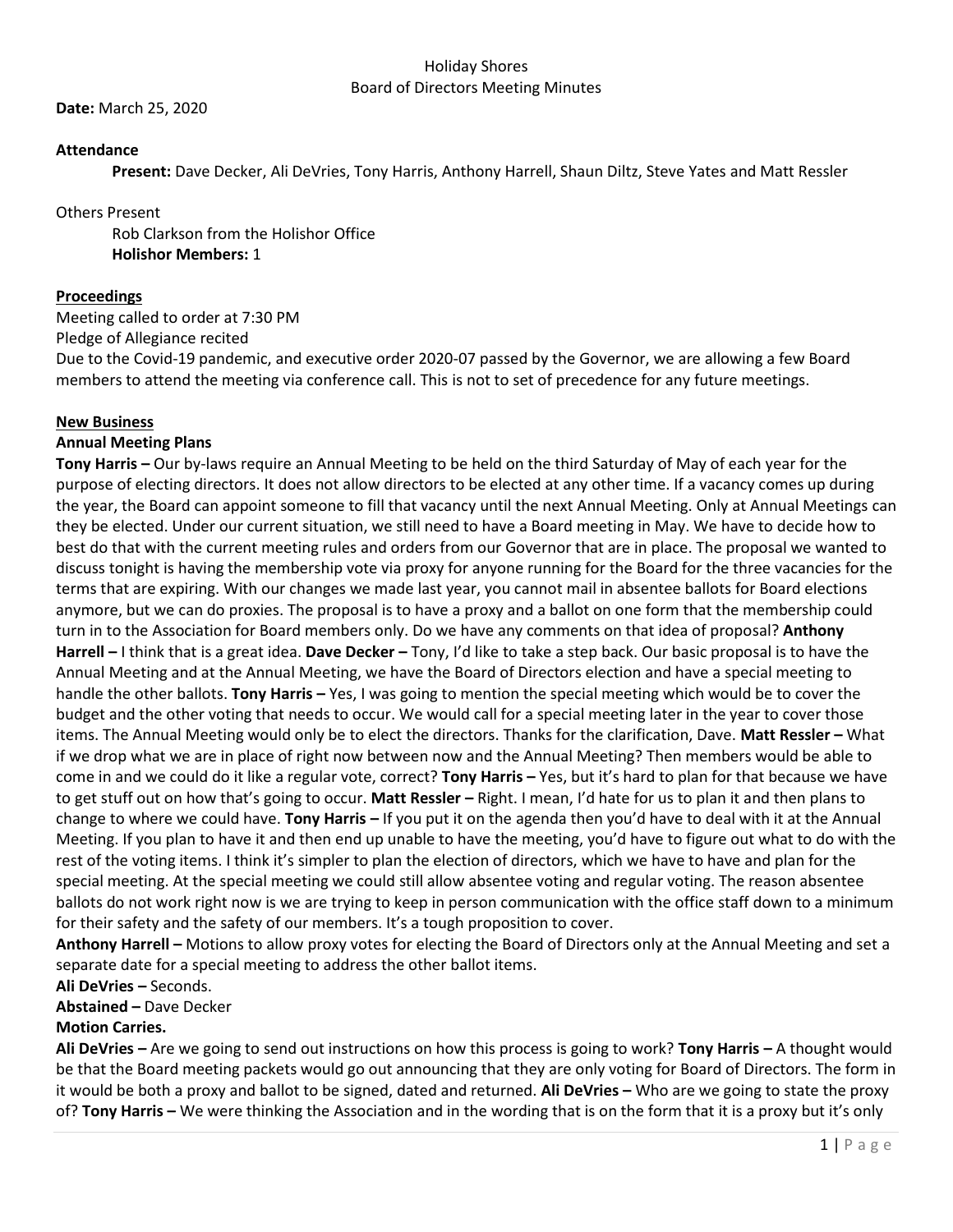### Holiday Shores

### Board of Directors Meeting Minutes

to vote as only indicated on the form. That way it's not a blanket proxy. **Ali DeVries –** We just need to make that very clear so there is no confusion for our members. I would like to see the letter or form that we are going to circulate. **Dave Decker –** We need to come to an agreement that we are going to have the Annual Meeting for Board of Directors and a special meeting later. The second thing we'd have to do is come to an agreement that you are going to allow Board of Directors to be voted on by proxy that doesn't require a notary. The third agreement that would have to be made is on the actual verbiage of the document itself. I would not advise doing all of that in one motion, because it would never get done. **Tony Harris –** That was Anthony's motion. Do we want to set a date now for the special meeting and then come back to the wording for the proxies? I feel that would be easiest. I was thinking July 18, 2020, which is the third Saturday in July. The only real reason to push it out that far is to hopefully make sure we are passed the current Covid-19 issues. I'm not sure if that is far enough or not. **Anthony Harrell –** I would say July 18 would be better. **Steve Yates –** Should we chose two or three dates and stagger them a month at a time? Maybe set a date in August and September just in case. Could we do that in advance or go one month at a time. **Tony Harris –** I know the mailing for the Annual Meeting has to be sent out on specified dates before the meeting, which I believe are no less than twenty days and no more than forty days. We would have to watch it. If we are getting close to the forty-day timeframe and it doesn't look like things are changing, we can postpone it. **Dave Decker –** I would recommend you pick a date. That way we can communicate it in the Annual Meeting packet. As Tony stated, if you get to the point where that date is at risk, at that point, you can decide as a Board to vote on a different date. **Matt Ressler –** That sounds good. **Steve Yates –** I think that sounds good. I wasn't sure if we needed to get that accomplished now or what. **Tony Harris –** That was a good point and good question. **Ali DeVries –** I think a good place to start would be July 18th . **Steve Yates –** We would have to confirm that date is available. **Rob Clarkson –** If there is an event scheduled on that date, it is most likely to be an evening event. **Ali DeVries –** Motions to hold a special meeting on July 18, 2020 at 10:00 AM pending availability of the clubhouse. **Anthony Harrell –** Seconds.

**Abstained –** Dave Decker

## **Motion Carries.**

**Tony Harris –** We need to talk about the language that needs to be on the ballot/proxy. One issue that came up, proxies have to be notarized. When you look in the by-laws, all it says is the proxy must be executed in writing by the member or by his/her duly authorized agent, provided, however, that the proxy bears the date of execution and signed by the member. Proxies will not be valid for more than eleven months after the date of its execution. My thought is we can amend our current proxy form to what we want as long as we cover all the points that are in the by-laws. It wouldn't have to be notarized, which means there would be no contact with other people to be able to fill out their proxy. We just have to think about the language we want on that form. **Dave Decker –** I recommend we do it the same way we've done it for the last forty years. **Steve Yates –** Board of Director votes do not have to be notarized? **Dave Decker –** No, Board of Director votes did not have to be notarized. **Steve Yates –** I did not know that. **Dave Decker –** In my opinion, how the process should be handled is proxy by mail. Just like we used to handle the Board of Director votes, we send out envelopes addressed with return labels, they vote, and they place it back in the envelope and mail it in. I would expect that we would use that same methodology. **Tony Harris –** That way the proxy is not given to another person, you're giving your proxy vote to the Association. It's basically going back to the way we had it previously just how Dave had stated. The reason we cannot just do the mail in vote like we used to is because that language was taken out of the bylaw when we made the change to allow absentee ballots. Therefore, we do not have that old methodology available to us anymore. This was a way to do the same thing but yet to comply with the by-law. With absentee voting now, it has to be verified at the office that is valid in person beforehand. **Matt Ressler –** How come the office cannot verify it when they receive it? People are going to mail them in anyway. **Rob Clarkson –** Because the by-law states with photo ID. **Tony Harris –** The method of voting by proxy did not change, so we are going to slightly modify the proxy process so that you are voting via proxy form that is also your ballot. That way your vote is still valid. **Ali DeVries –** Can we approve the proxy as we are discussing, and can we make a statement that the document we are going to send out can be approved via email? Is that okay? **Dave Decker –** There is no way we could get through the verbiage tonight. **Matt Ressler –** I just want to understand this correctly. I mail in my proxy and my ballot? **Tony Harris –** It will be a one-page form that is both your ballot for Board of Directors and proxy form all as one. You will indicate your choice for Board of Directors, sign and date the bottom which makes the proxy form valid, mail it back to the office and it would then be locked in a box just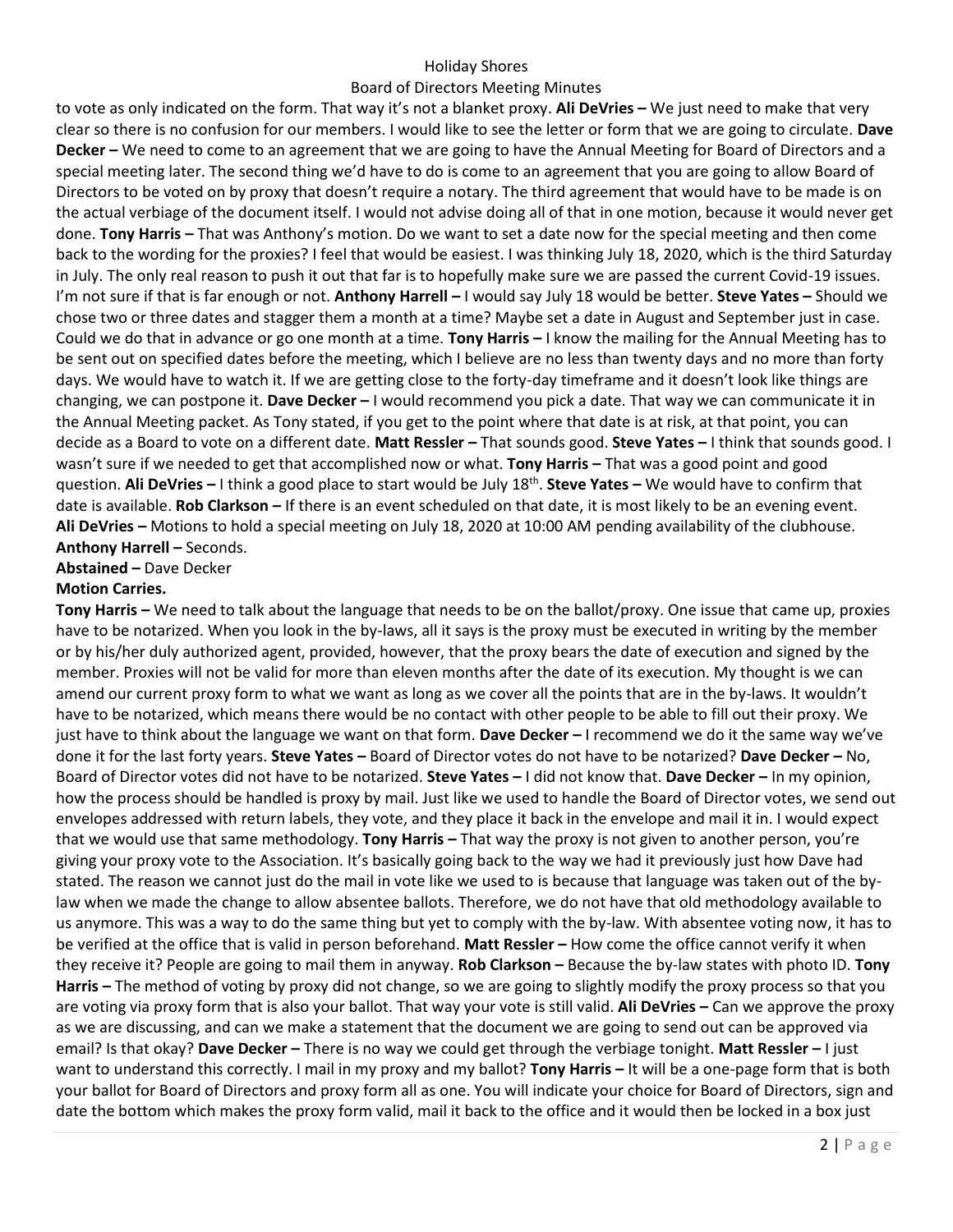## Holiday Shores

## Board of Directors Meeting Minutes

like we have always done. At the Annual Meeting, those will be opened by the auditors and ballot counters. We will probably have to have a statement as a quorum because we do not potentially know if we will have enough people to vote. If we do, we would count the votes and that would be your election. **Ali DeVries –** At that point, I would also say that the note Rob sends out via email stating that a quorum isn't necessarily needed anymore during this time. That is just my opinion. **Rob Clarkson –** I think you would know that you had a quorum by membership when they are mailed in. They could be checked whether they are in good standing or not. That date does not change. **Tony Harris –** I guess because you will have the information outside of the envelope, you will not have to open the envelope.

**Rob Clarkson –** Their name and address are already on the envelope. The only difference is we cannot open it to see if it is signed or not. **Tony Harris –** That's what I was thinking. If we didn't get enough or someone did not sign theirs. **Rob Clarkson –** If it is not signed, it is not valid. **Tony Harris –** All of this needs to be specified very clearly when these packets go out to the membership. **Tony Harris –** Back to Ali's point on having a quorum. I have not read that part of it yet, but I think it would be nice if we have one. We would just have to see when we get to that point how things are.

**Ali DeVries –** As a side not, I think that the office should keep copy of this for the future. That way we have all of this documentation of why we did things they way we are. **Tony Harris –** That would be a good idea. We have referenced it early on in the minutes, but it would be good to have a hard copy along with the minutes. **Dave Decker –** Just to reiterate, we are going to have a ballot and proxy all on one form, they select their candidates, sign it, date it, mail it in and we go from there. Right? *The Board mutually agrees.* 

**Ali DeVries –** Motions to make the Board of Directors election via proxy and to approve the form sent out to the membership stating that the Association can be sent at a later date or via email.

**Steve Yates –** Seconds.

#### **Abstained –** Dave Decker

#### **Motion Carries.**

**Dave Decker –** Rob, if you could send me a copy of our current proxy, I will work on putting the verbiage together and can send it out to everyone. **Rob Clarkson –** I will do that in the morning. **Matt Ressler –** Sounds good. **Tony Harris –** We've generally discussed what we thought about how the Annual Meeting will be conducted as far as having a quorum, I think we've covered all the points for the Annual Meeting, we have covered how we are going to send it out to vote and we have our date for the special meeting to cover the rest of the ballot items. Does anyone have any further discussion points regarding the Annual Meeting? **Dave Decker –** I haven't done all the research, but my question is the requirement of how many Board members have to be present? There is a requirement from the membership to have fifty people present but I am aware that two Board members have stated that they cannot be here. According to our by-laws, there is to be a Board meeting held immediately following the Annual Meeting. As far as electing Board of Directors, those two Board members need to figure out what they are going to do for that. **Ali DeVries –** In my opinion, depending on the situation, those individuals could conference in via telephone. **Dave Decker –** I agree, I just wanted to throw that out there for the future Board on how they are going to handle that. **Matt Ressler –** I will be able to be reached by telephone. **Tony Harris –** In our by-laws, it reads a quorum shall consist of majority of the Board and fifty members. On a seven-person Board, we would need four people here depending on how this pandemic is going. It really just depends on what the situation looks like.

## **Shoreline Erosion Prevention**

**Matt Ressler –** Motions to put the Shoreline Erosion Prevention ballot on the agenda for the special meeting. **Anthony Harrell –** Seconds. **Abstained –** Dave Decker **Motion Carries.**

#### **Firework Display**

**Tony Harris –** We have a contract for the firework display in our packets. Just from my recollection, didn't we do a twoyear agreement? **Rob Clarkson –** It's a three-year contract. It is up after this year. **Tony Harris –** After 2020? **Rob Clarkson –** Yes. This is to vote on how we want to handle payments this year, so we have to agree on this contract on the price. **Tony Harris –** The question I have related to payments and doing this is obviously we have the anticipated